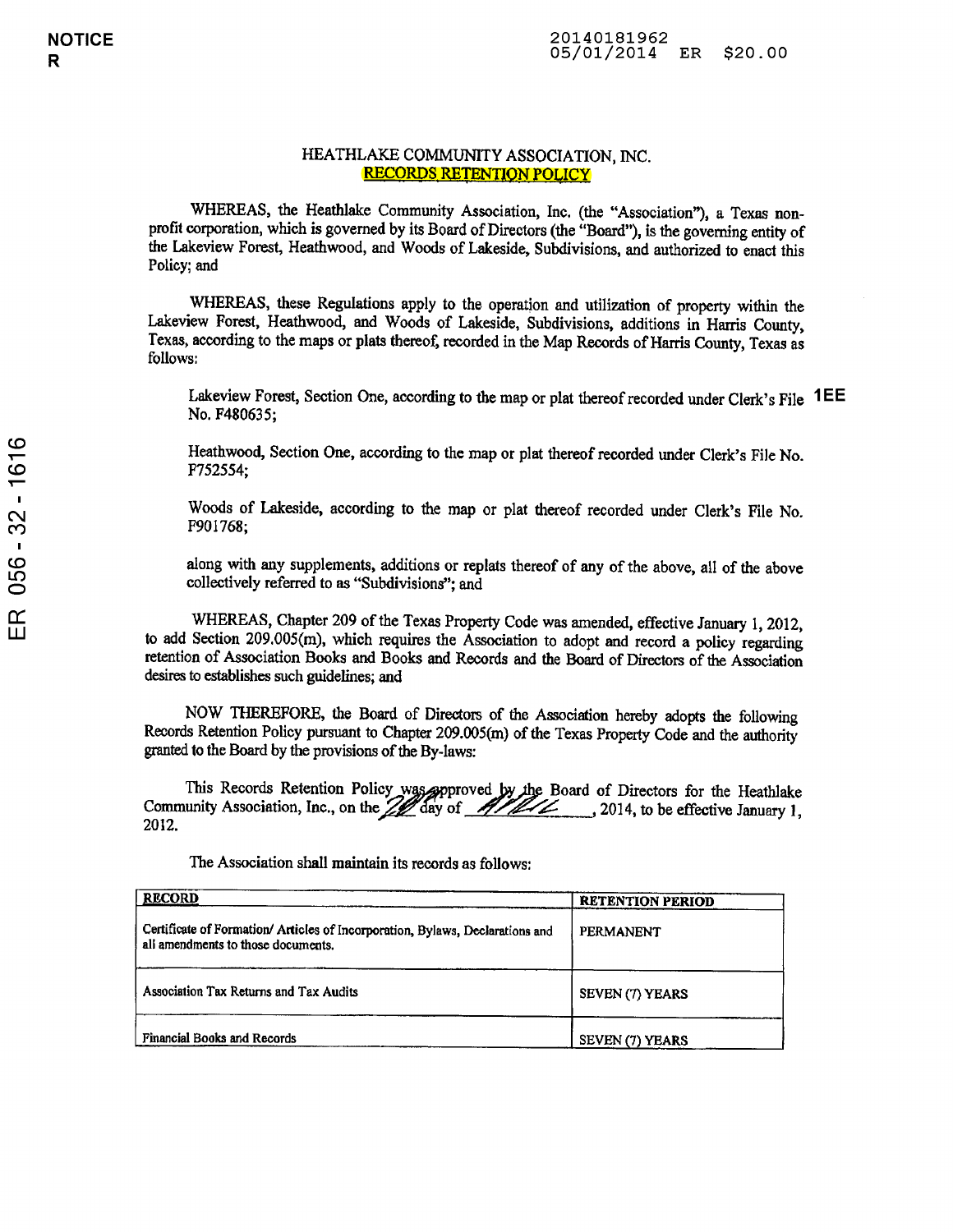| Account Records of Current Owners             | FIVE (5) YEARS                                                                |
|-----------------------------------------------|-------------------------------------------------------------------------------|
| Contracts with a term of more than one year   | <b>FOUR</b><br><b>YEARS</b><br>(4)<br><b>AFTER</b><br><b>CONTRACT EXPIRES</b> |
| Minutes of Member Meetings and Board Meetings | SEVEN (7) YEARS                                                               |

Records not listed above are not subject to mandatory retention, but may be retained at the Association's discretion.

The Association, through its Board of Directors, shall have and may exercise discretionary authority concerning the restrictive covenants contained herein.

CERTIFICATION

| CERTIFICATION                                                                                            |     |
|----------------------------------------------------------------------------------------------------------|-----|
|                                                                                                          | 1OR |
| Inc., hereby confify that the foregoing Resolution was adopted by at least a majority of the Association |     |
| Board of Directors,"                                                                                     |     |
| By:                                                                                                      |     |
|                                                                                                          |     |
| Print name: AUGN & CELECU                                                                                |     |

ACKNOWLEDGEMENT

STATE OF TEXAS COUNTY OF HARRIS

လ<br>(၁) (၁)<br>(၁)

BEFORE ME, the undersigned authority, on this day personally appeared Cluan L. Kelley, President of the Heathlake Community Association, Inc., and known by me to be the person whose name is subscribed to the foregoing document and, being by me first duly sworn, declared that he is the person who signed the foregoing document in his representative capacity and that the statements contained therein are true and correct.

| Given under my hand and seal of office this the $2e^{t}$ day of $Q_t$ $\chi$ d | , 2014. |
|--------------------------------------------------------------------------------|---------|
| Jam-Septeira                                                                   |         |

Notary Public, State of Texas

RETURN TO: Holt & Young, P.C. ] 1200 Richmond Ave., Suite 450 Houston, Texas 77082